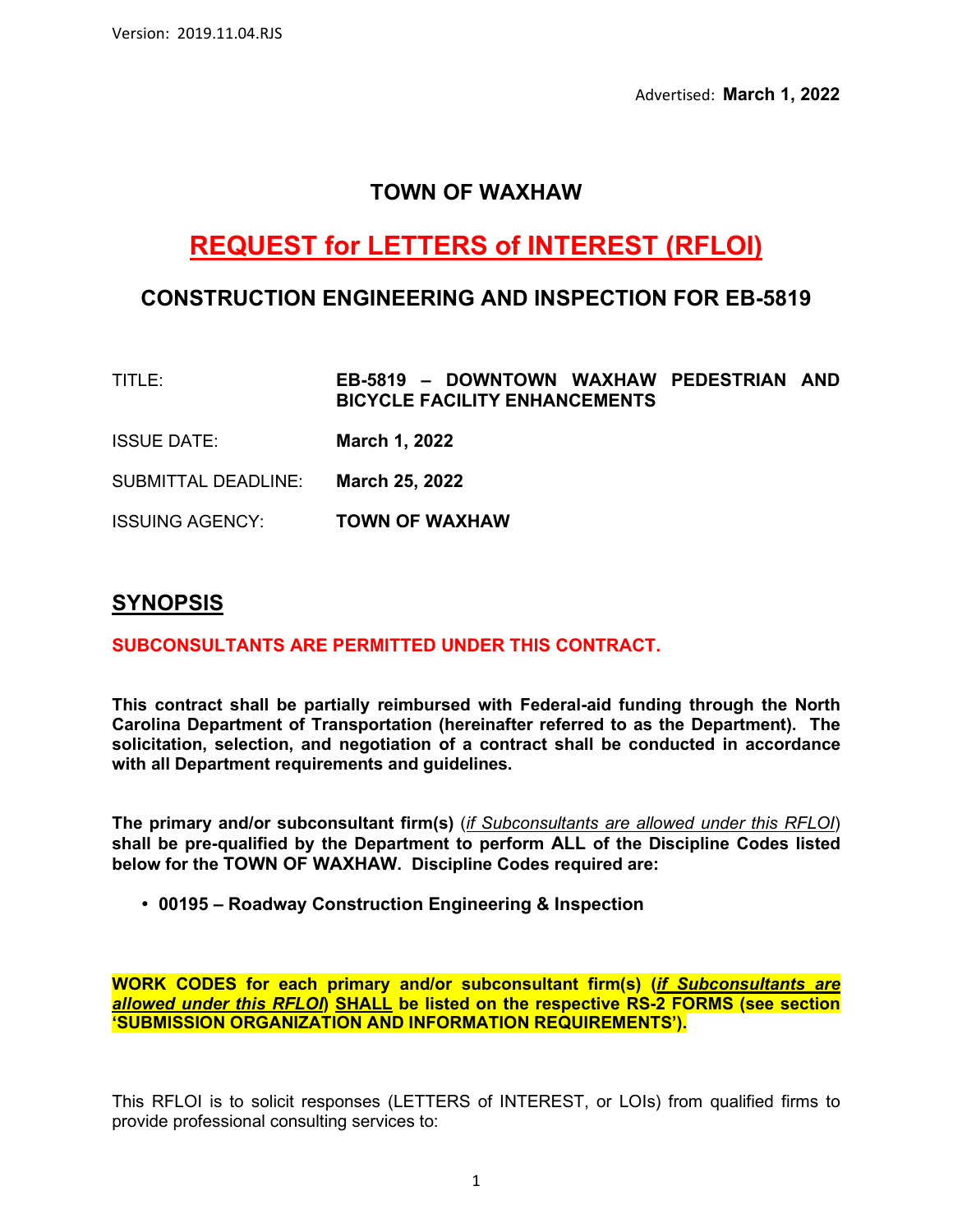**The Town of Waxhaw for roadway construction engineering inspection for EB-5819. The project consists of new and retrofitted sidewalk along approximately 0.25 miles in downtown Waxhaw. The project includes a combination of asphalt paving, concrete sidewalks, ADA curb ramps, drainage, and pavement markings.**

Electronic LOIs should be submitted in .pdf format using software such as Adobe, CutePDF PDF Writer, Docudesk deskPDF, etc.

LOIs SHALL be received **ELECTRONICALLY, BY MAIL, OR HAND-DELIVERY no later than 5:00 PM March 25, 2022.** 

**The address for electronic deliveries is:** *tghitea@waxhaw.com*

**The address for mailings is: TOWN OF WAXHAW , THEO GHITEA 1150 N. BROOME ST PO BOX 6 WAXHAW, NC 28173** 

**The address for hand-deliveries is: TOWN OF WAXHAW , THEO GHITEA 1150 N. BROOME ST PO BOX 6 WAXHAW, NC 28173** 

**LOIs received after this deadline will not be considered.** 

Except as provided below any firm wishing to be considered must be properly registered with the Office of the Secretary of State and with the North Carolina Board of Examiners for Engineers and Surveyors. Any firm proposing to use corporate subsidiaries or subcontractors must include a statement that these companies are properly registered with the North Carolina Board of Examiners for Engineers and Surveyors and/or the NC Board for Licensing of Geologists. The Engineers performing the work and in responsible charge of the work must be registered Professional Engineers in the State of North Carolina and must have a good ethical and professional standing. It will be the responsibility of the selected private firm to verify the registration of any corporate subsidiary or subcontractor prior to submitting a Letter of Interest. Firms which are not providing engineering services need not be registered with the North Carolina Board of Examiners for Engineers and Surveyors. Some of the services being solicited may not require a license. It is the responsibility of each firm to adhere to all laws of the State of North Carolina.

The firm must have the financial ability to undertake the work and assume the liability. The selected firm(s) will be required to furnish proof of Professional Liability insurance coverage in the minimum amount of \$1,000,000.00. The firm(s) must have an adequate accounting system to identify costs chargeable to the project.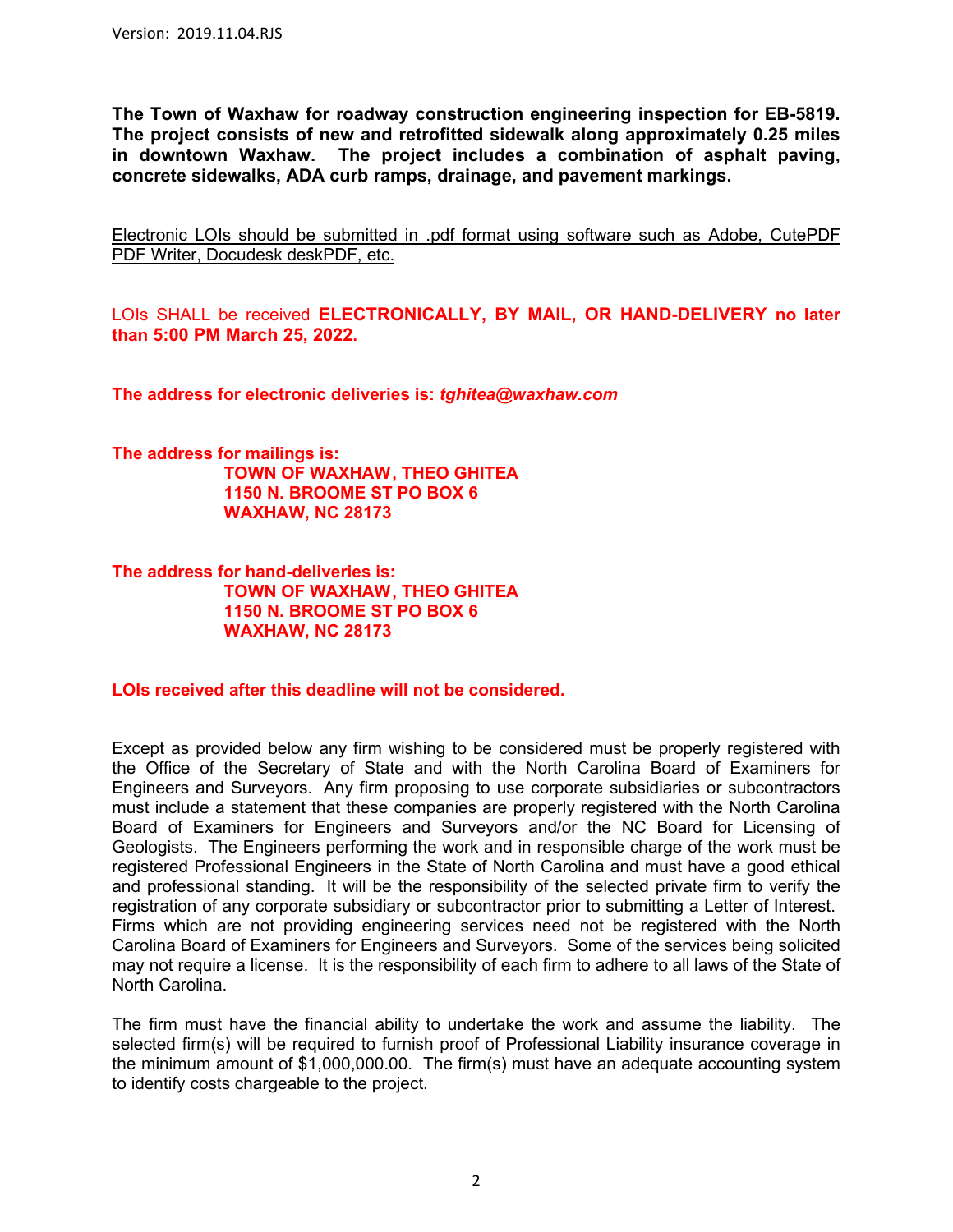# **SCOPE OF WORK**

The **TOWN OF WAXHAW** is soliciting proposals for the services of a firm/team for the following contract scope of work:

**The Professional Engineering Firm (PEF) shall provide construction engineering and inspection (CEI) services as required to construct the project as per the construction documents and NCDOT protocol. The selected firm will report directly to the Town of Waxhaw Engineering Department. The selected firm will act as construction project manager and coordinate with the contractor on a daily basis. The selected firm will ensure that all work is performed in accordance with the contract and NCDOT requirements including all documentation required. Documentation includes but is not limited to pay records, material receipts/certifications, daily diaries, estimate preparation, supplemental agreements, and material testing forms. The PEF will be directly responsible for oversight of the project for the Town.** 

**The selected PEF will be responsible for providing engineers and technicians with the appropriate skills and qualifications to ensure contract compliance. The PEF shall provide technicians with current material testing certification to take samples as required. The PEF shall submit samples for testing to either the NCDOT laboratory or independent testing laboratory as determined at the preconstruction meeting.** 

**The PEF shall indemnify and save harmless the Town for claims and liabilities resulting from negligence, errors or omissions of the PEF; including, but not limited to, the engineers, technicians, architects or subconsultants.** 

**PROPOSED CONTRACT TIME: 3 Months, extended as needed based on construction** 

#### **PROPOSED CONTRACT PAYMENT TYPE: COST-PLUS**

### **SUBMITTAL REQUIREMENTS**

All LOIs are limited to **fifteen** (**15**) pages (RS-2 forms are not included in the page count) inclusive of the cover sheet, and shall be typed on 8-1/2" x 11" sheets, single-spaced, onesided.

*Fold out pages are not allowed. In order to reduce costs and to facilitate recycling; binders, dividers, tabs, etc. are prohibited. One staple in the upper left-hand corner is preferred.*

LOIs containing more than fifteen (**15**) pages will not be considered.

#### *Three (3) total copies of the LOI should be submitted.*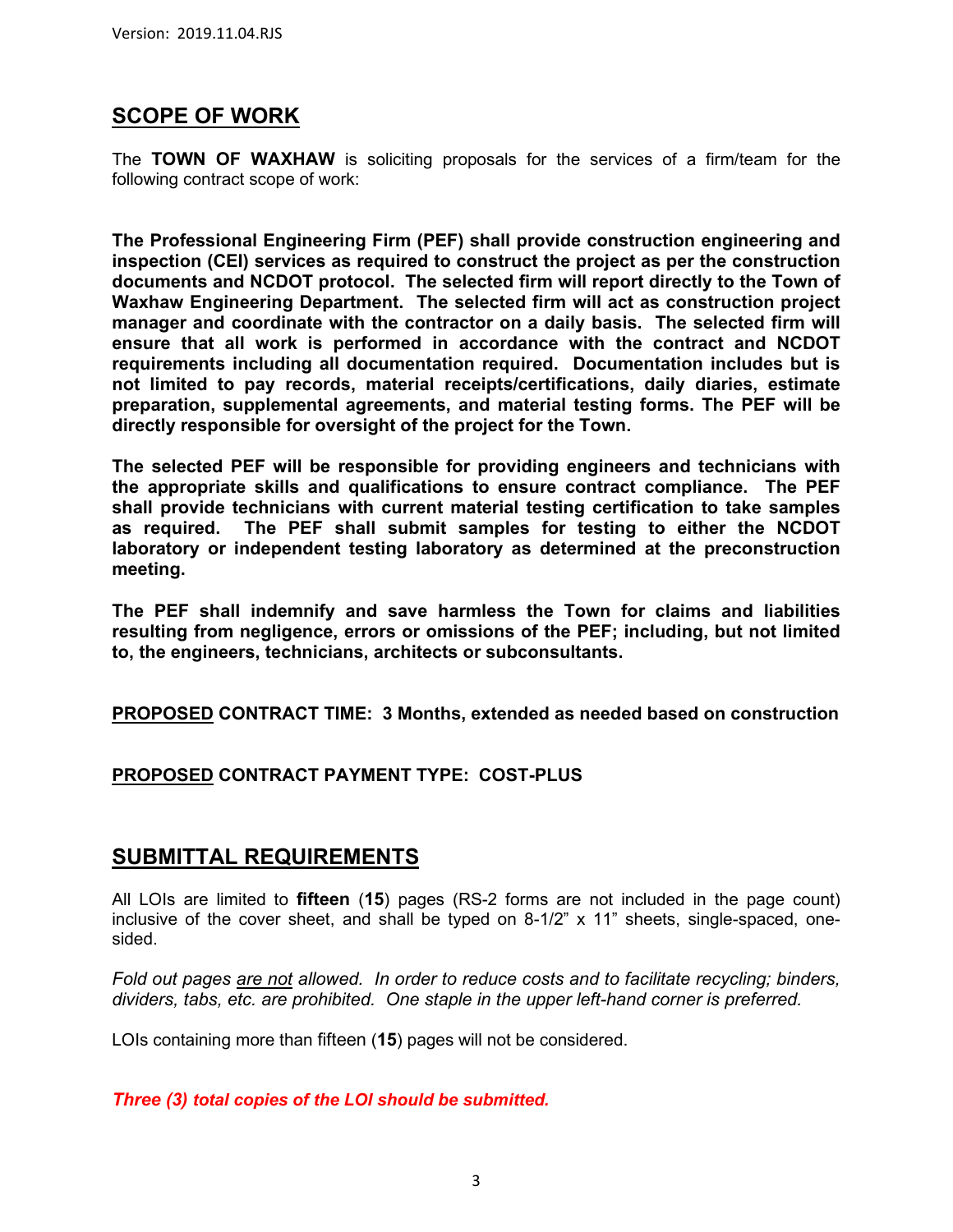#### **Firms submitting LOIs are encouraged to carefully check them for conformance to the requirements stated above. If LOIs do not meet ALL of these requirements they will be disqualified. No exception will be granted.**

# **SELECTION PROCESS**

Following is a general description of the selection process:

- The LGA's Selection Committee will review all qualifying LOI submittals.
- For Limited Services Contracts (On-Call type contracts), the LGA's Selection Committee MAY, at the LGA's discretion, choose any number of firms to provide the services being solicited.
- For Project-Specific Contracts (non On-Call type contracts), the LGA's Selection Committee MAY, at the LGA's discretion, shortlist a minimum of three (3) firms to be interviewed. IF APPLICABLE, dates of shortlisting and dates for interviews are shown in the section SUBMISSION SCHEDULE AND KEY DATES at the end of this RFLOI.
- In order to be considered for selection, consultants must submit a complete response to this RFLOI prior to the specified deadlines. Failure to submit all information in a timely manner will result in disqualification.

# **TITLE VI NONDISCRIMINATION NOTIFICATION**

The LGA in accordance with the provisions of Title VI of the Civil Rights Act of 1964 (78 Stat. 252, 42 US.C. §§ 2000d to 2000d-4) and the Regulations, hereby notifies all RESPONDENTS that it will affirmatively ensure that any contract entered into pursuant to this advertisement, disadvantaged business enterprises will be afforded full and fair opportunity to submit LETTERS of INTEREST (LOIs) in response to this ADVERTISEMENT and will not be discriminated against on the grounds of race, color, or national origin in consideration for an award.

# **SMALL PROFESSIONAL SERVICE FIRM (SPSF) PARTICIPATION**

The Department encourages the use of Small Professional Services Firms (SPSF). Small businesses determined to be eligible for participation in the SPSF program are those meeting size standards defined by Small Business Administration (SBA) regulations, 13 CFR Part 121 in Sector 54 under the North American Industrial Classification System (NAICS). The SPSF program is a race, ethnicity, and gender neutral program designed to increase the availability of contracting opportunities for small businesses on federal, state or locally funded contracts. SPSF participation is not contingent upon the funding source.

The Firm, at the time the Letter of Interest is submitted, shall submit a listing of all known SPSF firms that will participate in the performance of the identified work. The participation shall be submitted on the Department's Subconsultant Form RS-2. RS-2 forms may be accessed on the Department's website at NCDOT Connect Guidelines & Forms.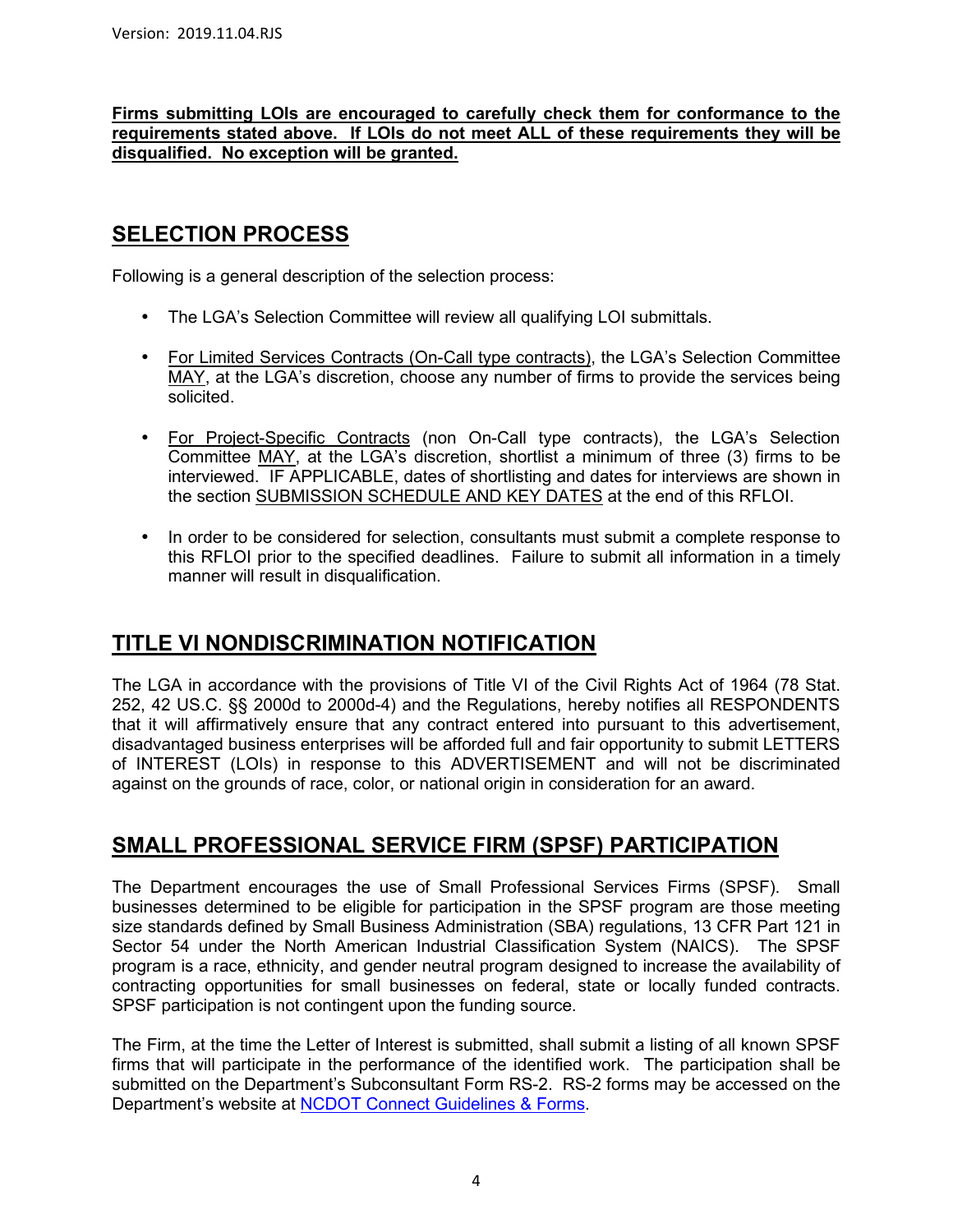The SPSF must be qualified with the Department to perform the work for which they are listed.

# **PREQUALIFICATION**

The Department maintains on file the qualifications and key personnel for each approved discipline, as well as any required samples of work. Each year on the anniversary date of the company, the firm shall renew their prequalified disciplines. If your firm has not renewed its application as required by your anniversary date or if your firm is not currently prequalified, please submit an application to the Department **prior to submittal of your LOI**. An application may be accessed on the Department's website at Prequalifying Private Consulting Firms -- Learn how to become Prequalified as a Private Consulting Firm with NCDOT. Having this data on file with the Department eliminates the need to resubmit this data with each letter of interest.

Professional Services Contracts are race and gender neutral and do not contain goals. However, the Respondent is encouraged to give every opportunity to allow Disadvantaged, Minority-Owned and Women-Owned Business Enterprises (DBE/MBE/WBE) subconsultant utilization on all LOIs, contracts and supplemental agreements. The Firm, subconsultant and subfirm shall not discriminate on the basis of race, religion, color, national origin, age, disability or sex in the performance of this contract.

### **DIRECTORY OF FIRMS AND DEPARTMENT ENDORSEMENT**

Real-time information about firms doing business with the Department, and information regarding their prequalifications and certifications, is available in the Directory of Transportation Firms. The Directory can be accessed on the Department's website at Directory of Firms --Complete listing of certified and prequalified firms.

The listing of an individual firm in the Department's directory shall not be construed as an endorsement of the firm.

# **SELECTION CRITERIA**

#### **All prequalified firms who submit responsive letters of interest will be considered.**

In selecting a firm/team, the selection committee will take into consideration qualification information including such factors as:

- 1. **Team Organization =** 20%
- 2. **Individual Qualifications =** 50%
- 3. **Similar Project Experience =** 30%

After reviewing qualifications, if firms are equal on the evaluation review, then those qualified firms with proposed SPSF participation will be given priority consideration.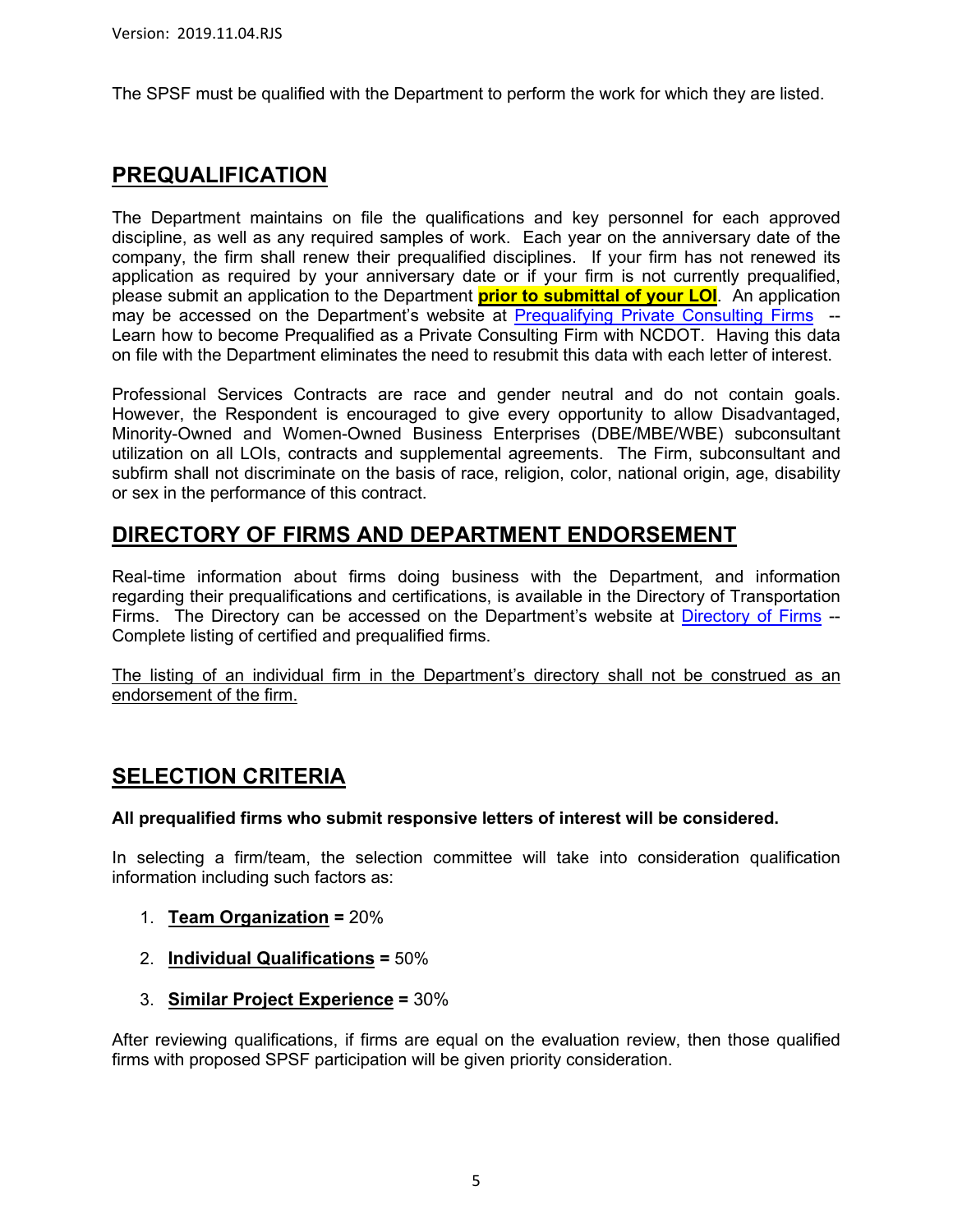### **SUBMISSION ORGANIZATION AND INFORMATION REQUIREMENTS**

The LOI should be addressed to **Theo Ghitea, Transportation Engineer** and must include the name, address, telephone number, and e-mail address of the prime consultant's contact person for this RFLOI.

The LOI must also include the information outlined below:

#### Chapter 1 - Introduction

The Introduction should demonstrate the consultant's overall qualifications to fulfill the requirements of the scope of work and should contain the following elements of information:

- **Expression of firm's interest in the work;**
- Statement of whether firm is on register;
- Date of most recent private engineering firm qualification;
- Statement regarding firm's(') possible conflict of interest for the work; and
- Summation of information contained in the letter of interest.

#### Chapter 2 - Team Qualifications

This chapter should elaborate on the general information presented in the introduction, to establish the credentials and experience of the consultant to undertake this type of effort. The following must be included:

- 1. Identify recent, similar projects the firm, acting as the prime contractor, has conducted which demonstrates its ability to conduct and manage the project. Provide a synopsis of each project and include the date completed, and contact person.
- 2. If subconsultants are involved, provide corresponding information describing their qualifications as requested in bullet number 1 above.

#### Chapter 3 - Team Experience

This chapter must provide the names, classifications, and location of the firm's North Carolina employees and resources to be assigned to the advertised work; and the professional credentials and experience of the persons assigned to the project, along with any unique qualifications of key personnel. Although standard personnel resumes may be included, identify pertinent team experience to be applied to this project. Specifically, the Department is interested in the experience, expertise, and total quality of the consultant's proposed team. If principals of the firm will not be actively involved in the study/contract/project, do not list them. The submittal shall clearly indicate the Consultant's Project Manager, other key Team Members and his/her qualifications for the proposed work. Also, include the team's organization chart for the Project / Plan. A Capacity Chart / Graph (available work force) should also be included. Any other pertinent information should also be listed in this section.

*Note:* If a project team or subconsultant encounters personnel changes, or any other changes of significance dealing with the company, NCDOT should be notified immediately.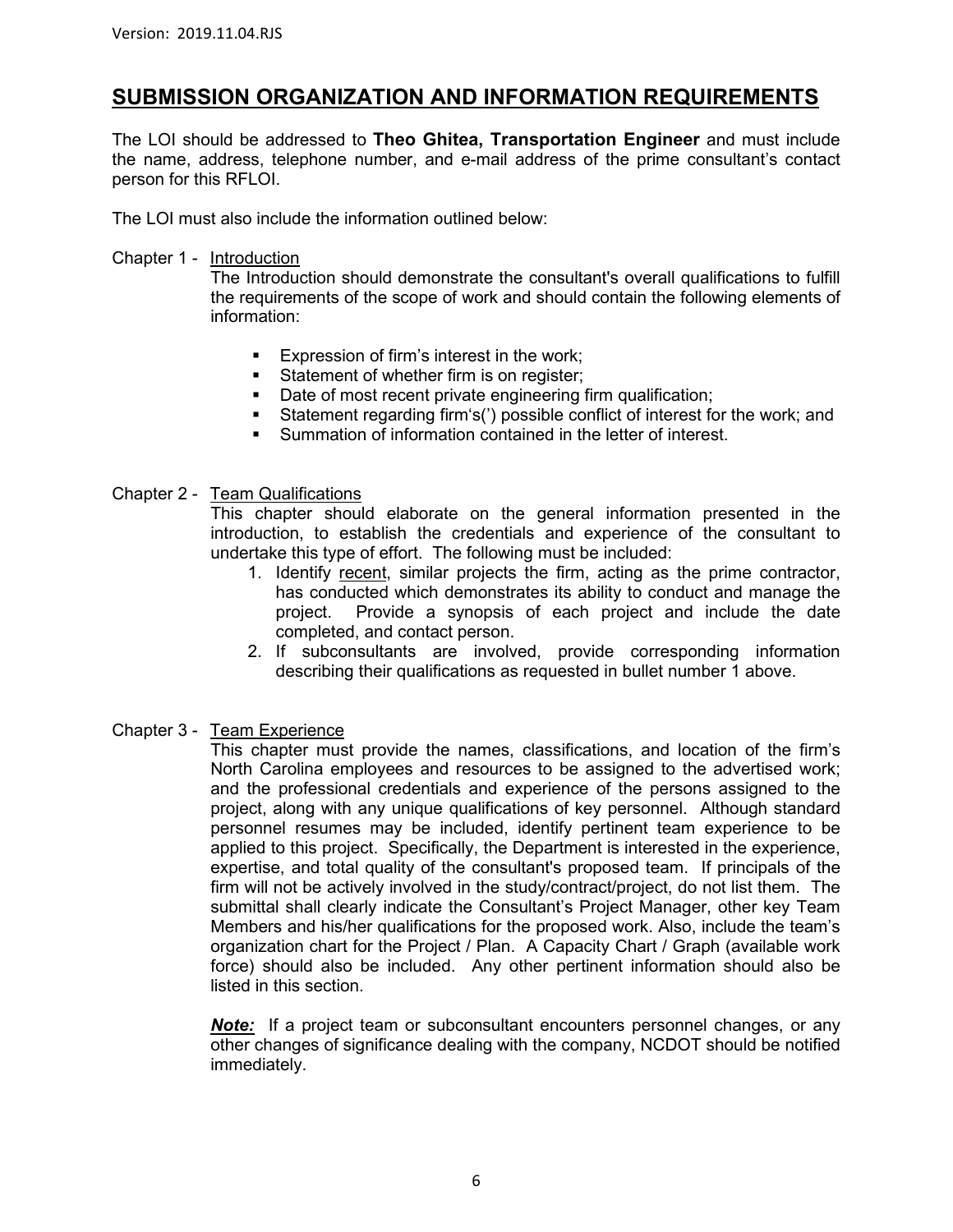#### Chapter 4 - Technical Approach

The consultant shall provide information on its understanding of, and approach to accomplish, this project, including their envisioned scope for the work and any innovative ideas/approaches, and a schedule to achieve the dates outlined in this RFLOI (if any project-specific dates are outlined below).

#### APPENDICES-

CONSULTANT CERTIFICATION Form RS-2

Completed Form RS-2 forms SHALL be submitted with the firm's letter of interest. This section is limited to the number of pages required to provide the requested information.

Submit Form RS-2 forms for the following:

- **Prime Consultant firm** 
	- $\triangleright$  Prime Consultant Form RS-2 Rev 1/14/08; and
- **ANY/ALL Subconsultant firms** (*If Subconsultants are allowed under this RFLOI*) to be, or anticipated to be, utilized by your firm.
	- $\triangleright$  Subconsultant Form RS-2 Rev 1/15/08.
	- $\triangleright$  In the event the firm has no subconsultant, it is required that this be indicated on the Subconsultant Form RS-2 by entering the word "None" or the number "ZERO" and signing the form.

Complete and sign each Form RS-2 (instructions are listed on the form).

 The required forms are available on the Department's website at: https://connect.ncdot.gov/business/consultants/Pages/Guidelines-Forms.aspx

Prime Consultant Form RS-2

Subconsultant Form RS-2